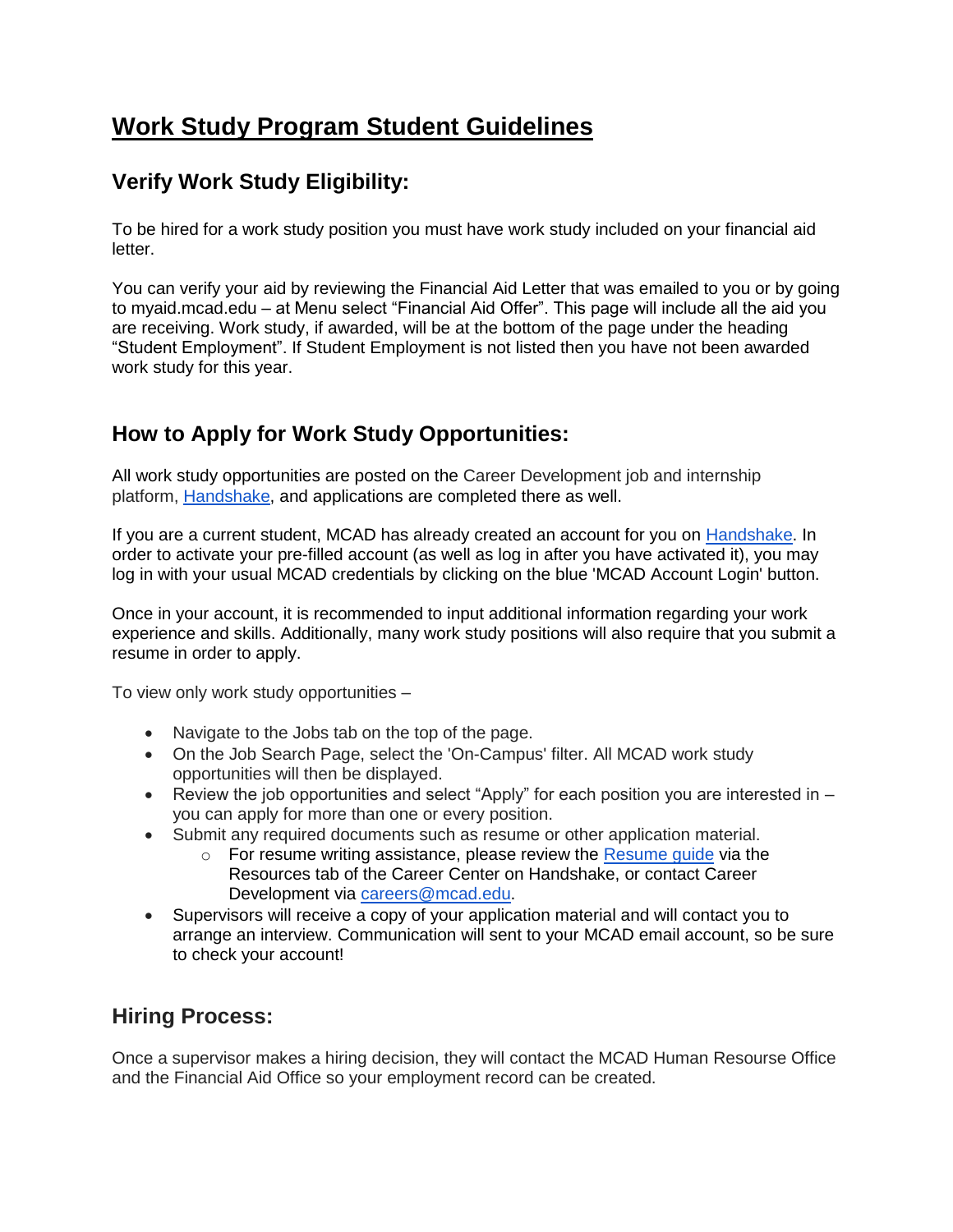As a Work Study Employee you will be emailed your employment offer letter and instructions for completing any required documentation. Items included are:

- 1. **Offer of Employment/Wage Theft Notice**: You must receive an offer of employment before you can begin working. This offer will explain things such as your department, hours, rate of pay, eligibility for overtime, pay period and pay date information, and/or any benefits that you may be entitled to (such as Earned Sick and Safe Time). Nothing in the Offer of Employment constitutes a contract for employment. If you are offered employment verbally, please contact financial\_aid@mcad.edu prior to working any hours.
- 2. **Work Study/Student Employee Handbook**: This [handbook](https://intranet.mcad.edu/sites/default/files/resources/2020-2021_mcad_work_study_student_employment_handbook.pdf) explains the student employment conditions and limitations as governed by state, federal, and local laws.
- 3. **Job Description**: Job descriptions are designed to establish a written record, for both the supervisor and student, of job duties and responsibilities so there will be no misunderstanding of expectations. The job description will include: name, department working for, name and phone number of supervisor, duties and responsibilities of job, minimum qualifications if any, your wage and the length of employment.

#### **New Employee Required Documents:**

Once offered a position, new students to work study/student employment must complete the new hire onboarding process in Paylocity prior to beginning work. Instructions will be emailed with the Offer of Employment Letter.

This must be completed and submitted prior to beginning work. Failure to complete and submit forms within the stated time frame may result in termination or suspension of hours until forms are received.

Forms completed during the new hire onboarding include, but are not limited to:

- Form W-4: [Employee's Withholding Certificate](https://www.irs.gov/pub/irs-pdf/fw4.pdf)
- Form I-9: [Employee Eligibility Verification](https://www.uscis.gov/i-9)
- Direct Deposit bi-weekly pay checks will be deposited to your bank account.
- Emergency Contacts
- Work Study/Student Employment Handbook Acknowledgement

#### **Returning Student Required Documents**:

Returning students (those students who have worked in the past 12 months for MCAD) will receive an email with their Offer of Employment. They will need to acknowledge the Offer of Employment and may be asked to update the forms above (other than the Form I-9). All students have the option to change their tax withholdings at any time by completing a new W-4 form in Paylocity.

### **Working and Being Paid:**

You may work on average 7 hours per week through your work study employment. This ensures you are able to earn the full amount awarded. You are able to have 2 different work study